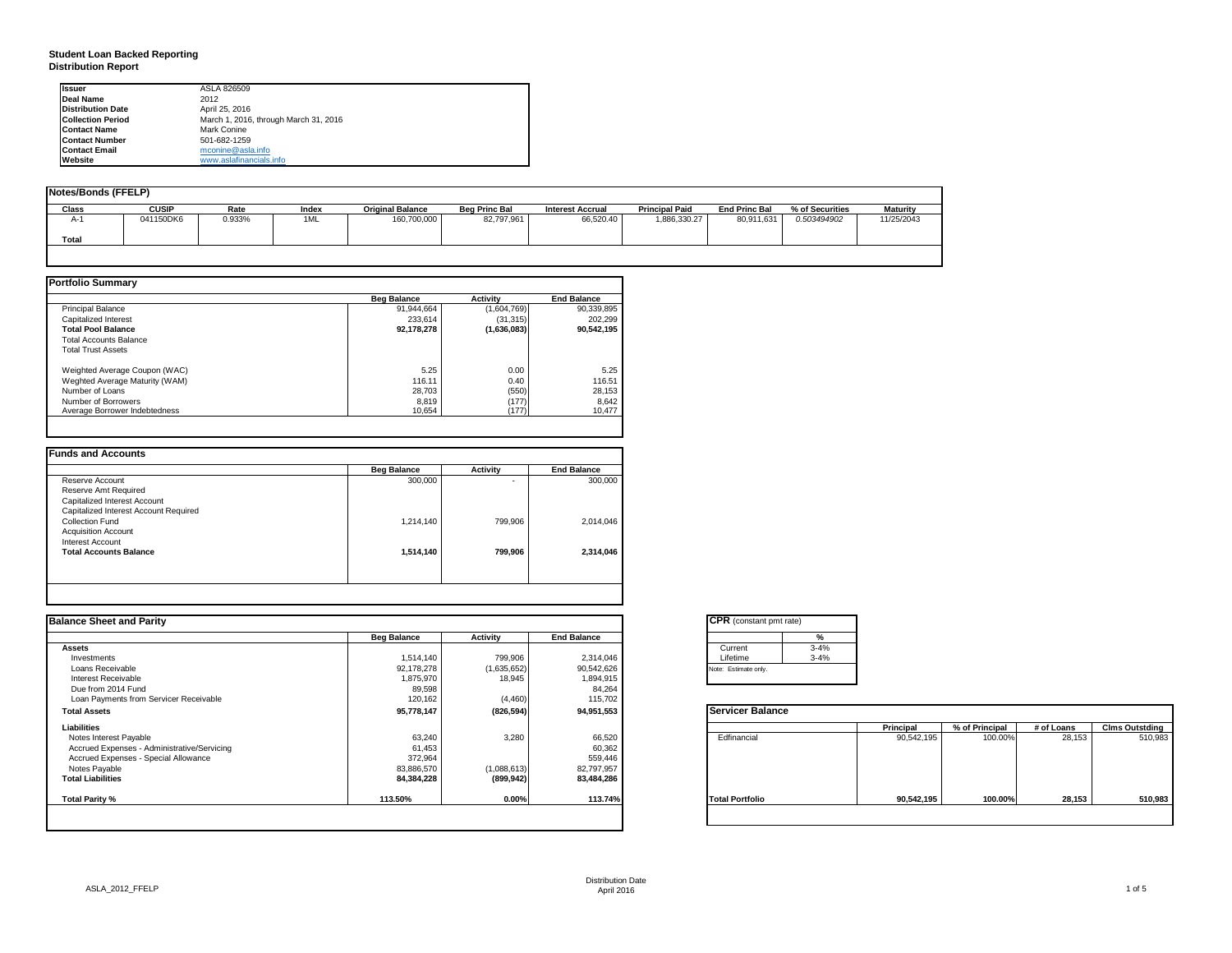# **Student Loan Backed Reporting Distribution Report**

|                         | # of Loans |        | Principal  |            | % of Principal   |        | <b>WAC</b>       |        | WARM      |                    |
|-------------------------|------------|--------|------------|------------|------------------|--------|------------------|--------|-----------|--------------------|
|                         | Beainnina  | Endina | Beainnina  | Endina     | <b>Beginning</b> | Endina | <b>Beginning</b> | Endina | Beainnina | Endina             |
| In School               | 287        | 286    | 928,633    | 919,606    | 1.01%            | 1.02%  | 5.40             | 5.37   | 119.55    | 119.55             |
| Grace                   | 76         | 69     | 236,884    | 222,177    | 0.26%            | 0.25%  | 5.75             | 5.82   | 118.85    | 118.77             |
| Repayment               |            |        |            |            |                  |        |                  |        |           |                    |
| Current                 | 16,920     | 17,672 | 49,806,952 | 53,092,122 | 54.03%           | 58.64% | 5.33             | 5.32   | 119.45    | 120.60             |
| 31-60 Days Delinquent   | 806        | 534    | 2,968,103  | 1,837,378  | 3.22%            | 2.03%  | 5.26             | 5.54   | 120.33    | 106.26             |
| 61-90 Days Delinquent   | 582        | 371    | 1,956,550  | 1,393,196  | 2.12%            | 1.54%  | 5.40             | 5.26   | 114.63    | 120.31             |
| 91-120 Days Delingent   | 453        | 310    | 1,781,445  | 1,041,940  | 1.93%            | 1.15%  | 5.27             | 5.51   | 124.19    | 102.97             |
| 121-180 Days Delinquent | 546        | 435    | 1,856,703  | 1,669,524  | 2.01%            | 1.84%  | 5.39             | 5.51   | 116.41    | 124.92             |
| 181-270 Days Delinquent | 546        | 341    | 1,950,097  | 1,218,808  | 2.12%            | 1.35%  | 5.42             | 5.28   | 115.83    | 114.09             |
| 271+ Days Delinquent    | 279        | 221    | 956,054    | 784,733    | 1.04%            | 0.87%  | 5.10             | 5.36   | 111.91    | 117.67             |
| <b>Total Repayment</b>  | 20,132     | 19,884 | 61,275,905 | 61,037,701 | 66.48%           | 67.41% | 5.33             | 5.34   | 119.15    | 119.81             |
| Forbearance             | 3,973      | 3,975  | 15,613,732 | 15,218,770 | 16.94%           | 16.81% | 5.44             | 5.41   | 118.18    | 117.03             |
| Deferment               | 4,009      | 3,776  | 13,328,376 | 12,659,871 | 14.46%           | 13.98% | 5.30             | 5.32   | 115.48    | 116.45             |
| Claims in Progress      | 221        | 159    | 779,614    | 482,829    | 0.85%            | 0.53%  | 5.44             | 5.38   | 106.30    | 100.8 <sup>°</sup> |
| <b>Claims Denied</b>    |            |        | 15,135     | 1.240      | 0.02%            | 0.00%  | 4.29             | 2.32   | 96.96     | 29.82              |
| <b>Total Portfolio</b>  | 28,703     | 28,153 | 92,178,278 | 90,542,195 | 100%             | 100%   | 5.35             | 5.35   | 118.35    | 118.76             |

| <b>Delinguency Status</b>           |                  |        |                  |            |                  |                |                  |        |           |             |
|-------------------------------------|------------------|--------|------------------|------------|------------------|----------------|------------------|--------|-----------|-------------|
|                                     | # of Loans       |        | <b>Principal</b> |            |                  | % of Principal | <b>WAC</b>       |        |           | <b>WARM</b> |
|                                     | <b>Beainning</b> | Endina | <b>Beginning</b> | Endina     | <b>Beainning</b> | Endina         | <b>Beainning</b> | Endina | Beainnina | Endina      |
| Current                             | 16,920           | 17,672 | 49,806,952       | 53,092,122 | 81.28%           | 86.98%         | 5.33             | 5.32   | 119.45    | 120.60      |
| 31-60 Days Delinquent               | 806              | 534    | 2,968,103        | 1,837,378  | 4.84%            | 3.01%          | 5.26             | 5.54   | 120.33    | 106.26      |
| 61-90 Days Delinquent               | 582              | 371    | 1,956,550        | 1,393,196  | 3.19%            | 2.28%          | 5.40             | 5.26   | 114.63    | 120.31      |
| 91-120 Days Delingent               | 453              | 310    | 1,781,445        | 1,041,940  | 2.91%            | 1.71%          | 5.27             | 5.51   | 124.19    | 102.97      |
| 121-180 Days Delinquent             | 546              | 435    | 1,856,703        | 1,669,524  | 3.03%            | 2.74%          | 5.39             | 5.51   | 116.41    | 124.92      |
| 181-270 Days Delinquent             | 546              | 341    | 1,950,097        | 1,218,808  | 3.18%            | 2.00%          | 5.42             | 5.28   | 115.83    | 114.09      |
| 271+ Days Delinquent                | 279              | 221    | 956,054          | 784,733    | 1.56%            | 1.29%          | 5.10             | 5.36   | 111.91    | 117.67      |
| <b>Total Portfolio in Repayment</b> | 20,132           | 19,884 | 61,275,905       | 61,037,701 | 100%             | 100%           | 5.33             | 5.34   | 119.15    | 119.81      |

|                  |        |            |            |                  |        |                  |        |            | WARM   |
|------------------|--------|------------|------------|------------------|--------|------------------|--------|------------|--------|
| <b>Beginning</b> | Ending | Beginning  | Ending     | <b>Beginning</b> | Ending | <b>Beainning</b> | Ending | Beginning  | Ending |
|                  |        |            |            |                  |        |                  |        |            |        |
|                  |        |            |            |                  |        |                  |        |            |        |
| 16,088           | 15,801 | 42,293,674 | 41,532,654 | 45.88%           | 45.87% | 5.19             | 5.19   | 113.71     | 114.05 |
| 11,784           | 11,550 | 46,850,513 | 46,056,756 | 50.83%           | 50.87% | 5.32             | 5.32   | 123.94     | 124.35 |
| 831              | 802    | 3,034,091  | 2,952,784  | 3.29%            | 3.26%  | 8.00             | 7.99   | 96.77      | 97.94  |
|                  |        |            |            |                  |        |                  |        |            |        |
| 28,703           | 28,153 | 92,178,278 | 90.542.195 | 100%             | 100%   | 5.35             | 5.35   | 118.35     | 118.76 |
|                  |        | # of Loans |            | Principal        |        | % of Principal   |        | <b>WAC</b> |        |

| <b>Beginning</b> | Endina | <b>Beginning</b> | Endina     | <b>Beginning</b> | Endina | <b>Beainning</b>         | Endina | <b>Beainning</b> | Endina      |
|------------------|--------|------------------|------------|------------------|--------|--------------------------|--------|------------------|-------------|
| 22,207           | 21,787 | 74,266,966       | 72,946,358 | 80.57%           | 80.57% | 5.34                     | 5.34   | 118.97           | 119.34      |
| 5,943            | 5,821  | 16,660,381       | 16,356,999 |                  | 18.07% | 5.37                     | 5.37   | 116.02           | 116.57      |
| 552              | 544    | 1.248.987        | 1,236,893  | 1.35%            | 1.37%  | 5.33                     | 5.32   | 112.64           | 113.96      |
|                  |        |                  |            |                  |        |                          |        |                  |             |
|                  |        | 1.945            | 1.945      | 0.00%            | 0.00%  | 6.80                     | 6.80   | 109.00           | 108.00      |
| 28,703           | 28,153 | 92,178,278       | 90,542,195 | 100%             | 100%   | 5.35                     | 5.35   | 118.35           | 118.76      |
|                  |        | # of Loans       |            | <b>Principal</b> |        | % of Principal<br>18.07% |        | <b>WAC</b>       | <b>WARM</b> |

|                        | # of Loans |        | Principal        |            | % of Principal |        |
|------------------------|------------|--------|------------------|------------|----------------|--------|
|                        | Beainnina  | Endina | <b>Beginning</b> | Endina     | Beginning      | Endina |
| Fixed Loans            | 16,993     | 16,683 | 61,196,995       | 60,152,541 | 66.39%         | 66.44% |
| Variable Loans         | 11,710     | 11,470 | 30,981,283       | 30,389,653 | 33.61%         | 33.56% |
| T-Bill Loans           | 11,710     | 11.470 | 30.981.283       | 30,389,653 | 33.61%         | 33.56% |
| CMT Loans              |            |        |                  |            |                |        |
| <b>Total Portfolio</b> | 28,703     | 28,153 | 92,178,278       | 90,542,195 | 100%           | 100%   |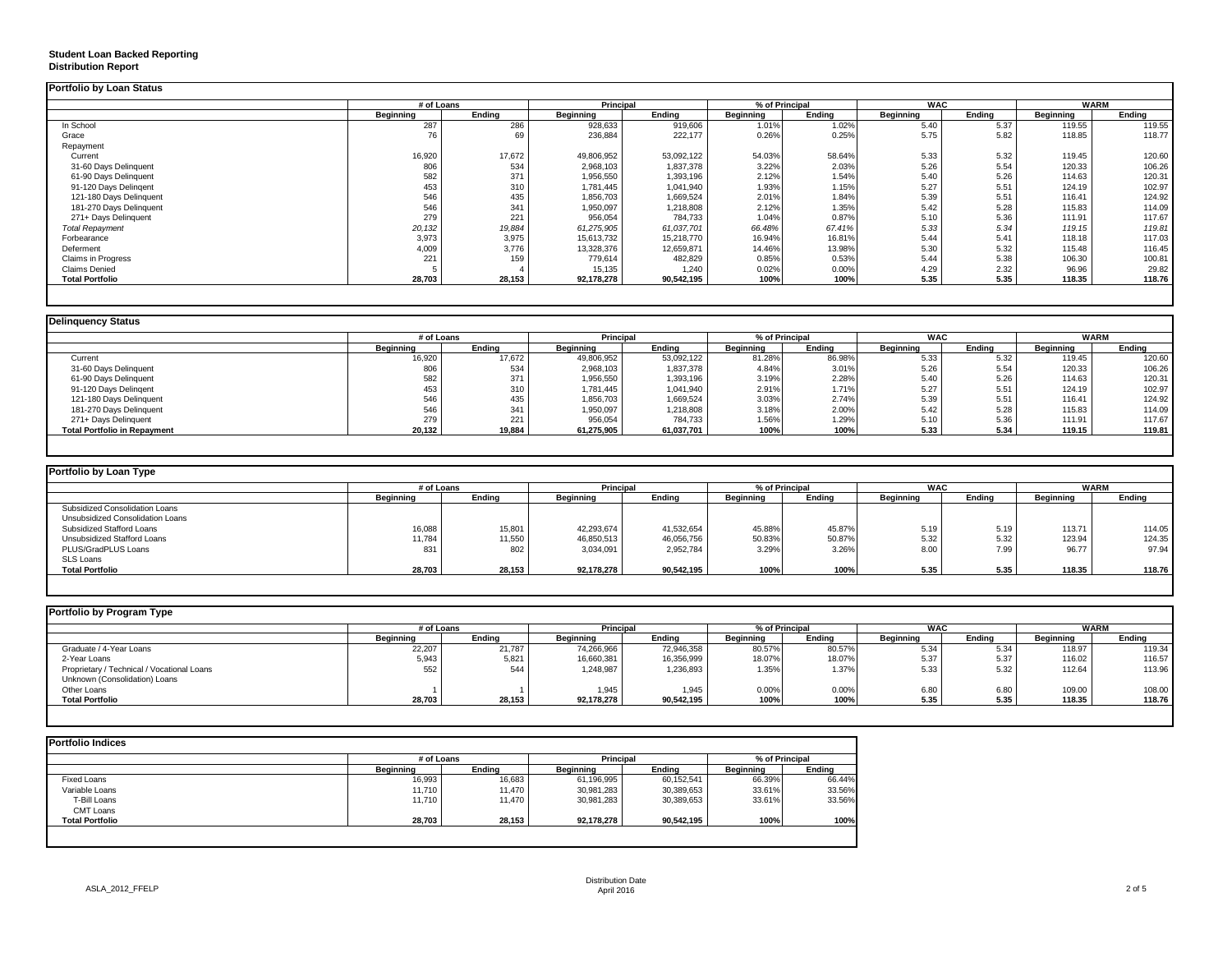| Date<br>ribution                             | 2016<br>April 25                                             |
|----------------------------------------------|--------------------------------------------------------------|
| March<br>Periog<br>`ollection<br>,,,,,,,,,,, | 2016<br>$\sim$<br>2016,<br>March<br>thro<br>.101r<br>$\cdot$ |

### **Collection Activity**

| <b>Collection Account</b>                                                                    | as of 3/31/2016 |
|----------------------------------------------------------------------------------------------|-----------------|
| Beginning Balance - March 1, 2016                                                            | 1,214,140       |
| <b>Collection Amount Received</b>                                                            | 2,013,310       |
| Recoveries                                                                                   |                 |
| <b>Reserve Account</b>                                                                       |                 |
| <b>Excess of Required Reserve Account</b>                                                    |                 |
| Interest on Investment Earnings                                                              | 735             |
| Capitalized Interest Account (after a stepdown or release date)                              |                 |
| <b>Payments from Guarantor</b>                                                               |                 |
| Transfer from 2010 Collection Fund for correction of error                                   |                 |
| <b>Required Repurchases</b>                                                                  |                 |
| Special Allowance Payable to the Department of Education                                     |                 |
| <b>Consolidation Rebate Fees</b>                                                             |                 |
| Rating Agency Surveillance Fees                                                              |                 |
| Principal payments, interest payments, administration fees, servicing fees, and trustee fees | (1, 214, 140)   |
| Transfer to Department Rebate Fund                                                           |                 |
| <b>Total Available Funds</b>                                                                 | 2,014,046       |
| <b>Fees Due for Current Period</b>                                                           | as of 3/31/2016 |
| <b>Indenture Trustee Fees</b>                                                                | 833.33          |
| <b>Servicing Fees</b>                                                                        | 52,817          |
| <b>Administration Fees</b>                                                                   | 7,545           |
| Late Fees                                                                                    |                 |
| <b>Other Fees</b>                                                                            |                 |
| <b>Total Fees</b>                                                                            | 61,195.33       |
|                                                                                              |                 |
| <b>Cumulative Default Rate</b>                                                               | as of 3/31/2016 |

| Current Period Defaults (\$)<br>Cumulative Defaults (\$)<br>Cumulative Default (% of original pool balance) | 438.597.28<br>29.242.231.88<br>18.21% |
|-------------------------------------------------------------------------------------------------------------|---------------------------------------|
| Cumulative Default (% of cumulative entered repayment balance) <sup>a</sup>                                 | 32.71%                                |
| Current Period Payments (Recoveries) from Guarantor (\$)                                                    | 582,103.58                            |
| Current Period Borrower Recoveries (\$)                                                                     | n/a                                   |
| Cumulative Recoveries (\$) <sup>b</sup>                                                                     | \$26,951,159.63                       |
| <b>Cumulative Recovery Rate (%)</b>                                                                         | 92.17%                                |
| Cumulative Net Loss Rate (%)                                                                                | 1.43%                                 |
| Servicer Reject Rate (FFELP) (%)                                                                            |                                       |
| Cumulative Servicer Reject Rate (FFELP) (%)                                                                 |                                       |
| Repayment balance includes all repayment loans with the exception of balances in claim status               |                                       |
| Cumulative Recoveries includes 97% of claims in progress balances                                           |                                       |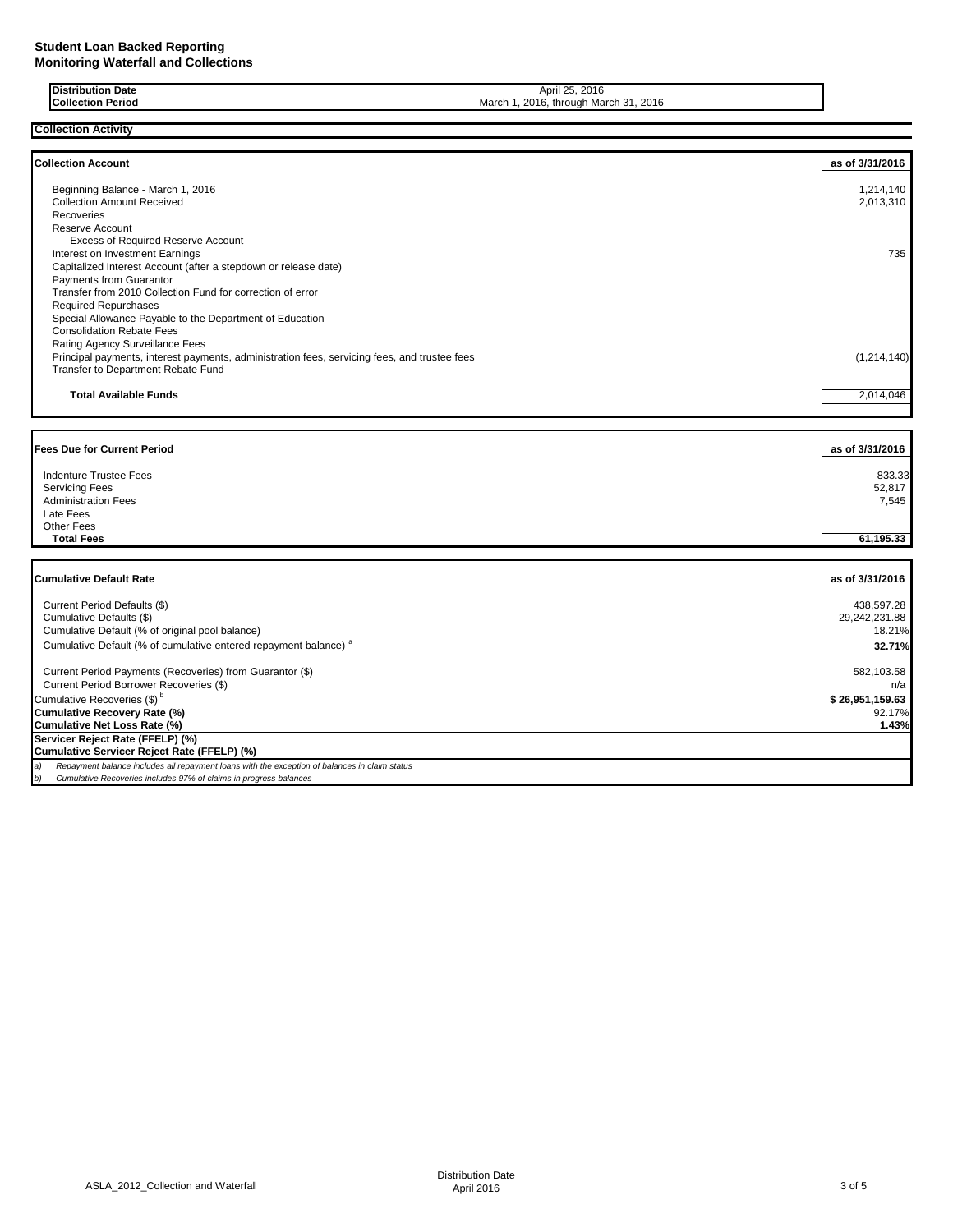### **Waterfall Activity**

| <b>Waterfall for Distribution</b>                                                         | <b>Amount Due</b> | <b>Amount Remaining</b> |
|-------------------------------------------------------------------------------------------|-------------------|-------------------------|
| <b>Total Available Funds</b>                                                              |                   | 2,014,046               |
| First: Payments required under any Joint Sharing Agreement                                |                   |                         |
| <b>Second: Trustee Fees</b>                                                               | 833.33            | 2,013,212               |
| Third: Servicing Fees and Backup Servicing Fees                                           | 52,817            | 1,960,395               |
| <b>Fourth: Administration Fees</b>                                                        | 7,545             | 1,952,850               |
| Fifth: Noteholder Interest                                                                | 66,520.40         | 1,886,330               |
| Sixth: Reinstate the balance of the Reserve fund up to the Specified Reserve Fund Balance |                   |                         |
| Seventh: Noteholder Principal, until paid in full                                         | 1,886,330         | (0)                     |
|                                                                                           |                   |                         |

| <b>Principal and Interest Distributions</b> | Class A-1    |
|---------------------------------------------|--------------|
| Monthly Interest Due                        | 66,520.40    |
| Monthly Interest Paid                       | 66,520.40    |
| <b>Interest Shortfall</b>                   | 0            |
| Interest Carryover Due                      | 0            |
| Interest Carryover Paid                     | 0            |
| <b>Interest Carryover</b>                   | U            |
| Monthly Principal Distribution Amount       | 1,886,330.27 |
| Monthly Principal Paid                      | 1,886,330.27 |
| Shortfall                                   | ۰.           |
| <b>Total Distribution Amount</b>            | 1,952,850.67 |
|                                             |              |